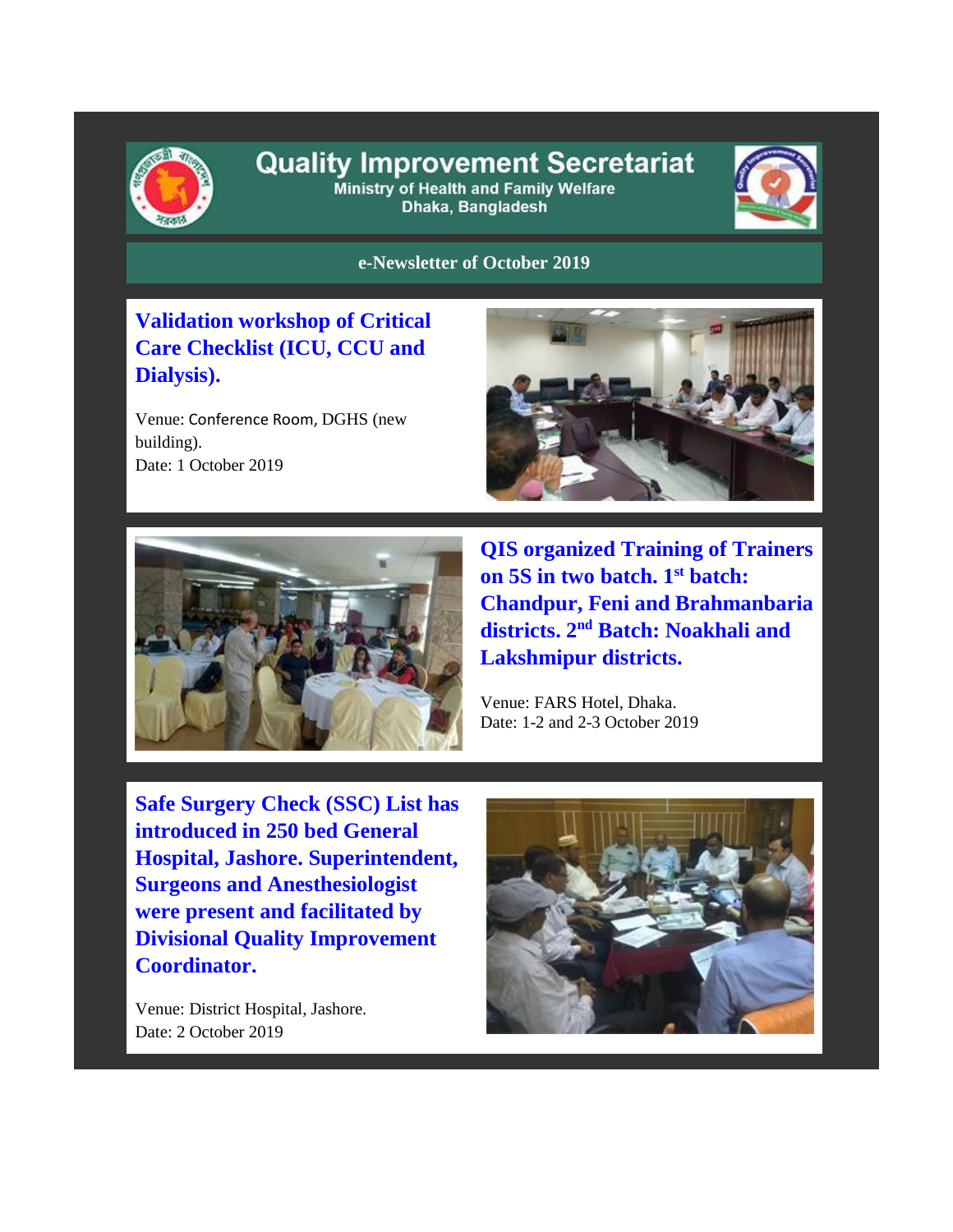

**Sunamganj Sadar Hospital organized monthly Quality Improvement Committee meeting in superintendent room. Discussed on SSC list, starting of PDCA, overall cleanliness etc.**

Venue: Superintendent Room, Sadar Hospital. Date: 2 October 2019

**National Clinical Excellence Committee meeting held in mini conference room, DGHS new building.**

Venue: Mini Conference Room, DGHS. Date: 2 October 2019





**Workshop on MPDSR orientation for the Urban Healthcare providers in two batches, one for Dhaka North and second one for Dhaka South City Corporation on 2nd and 3 rd October 2019 respectively.** 

Venue: Conference Room, DGHS. Date: 2 and 3 October 2019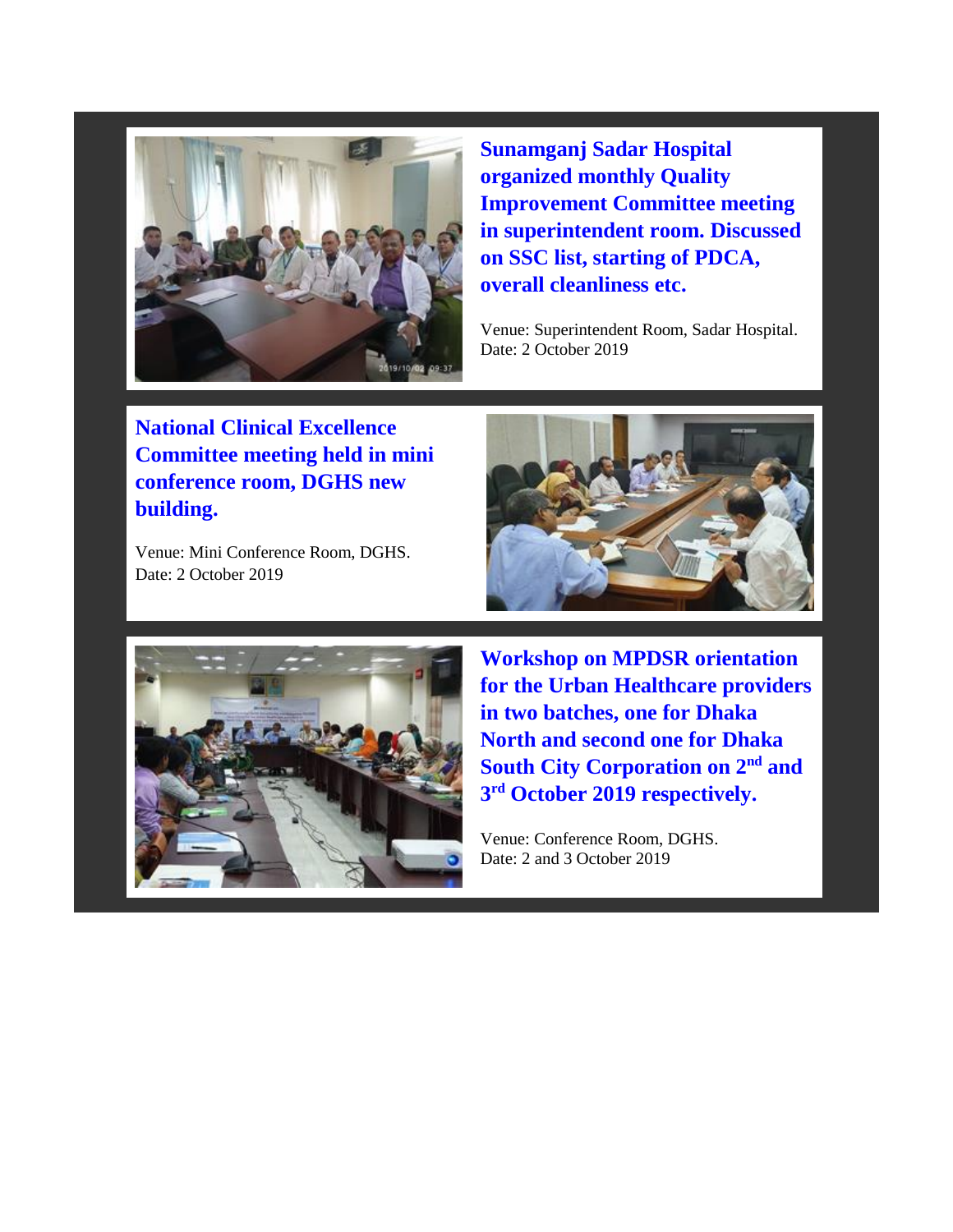**PDCA and AMS review meeting held in Shaheed Suhrawardy Medical College & Hospital (ShSMCH), QIS team conducted the meeting.**

Venue: Conference Room - 2. Date: 5 October 2019





**Workshop on exploring the leadership potentiality as a health care services provider.** 

Venue: Conference Room, DGHS. Date: 6 October 2019

**Workshop on District QI Implementation Guidance and Planning for MNH services.**

Venue: Brac CDM, Savar. Date: 9-10 October 2019





**Workshop on Implementing Quality Improvement initiative through Plan-Do-Check-Act (PDCA). Five hospitals from Dhaka participated the workshop.**

Venue: FARS Hotel, Dhaka. Date: 15-17 October 2019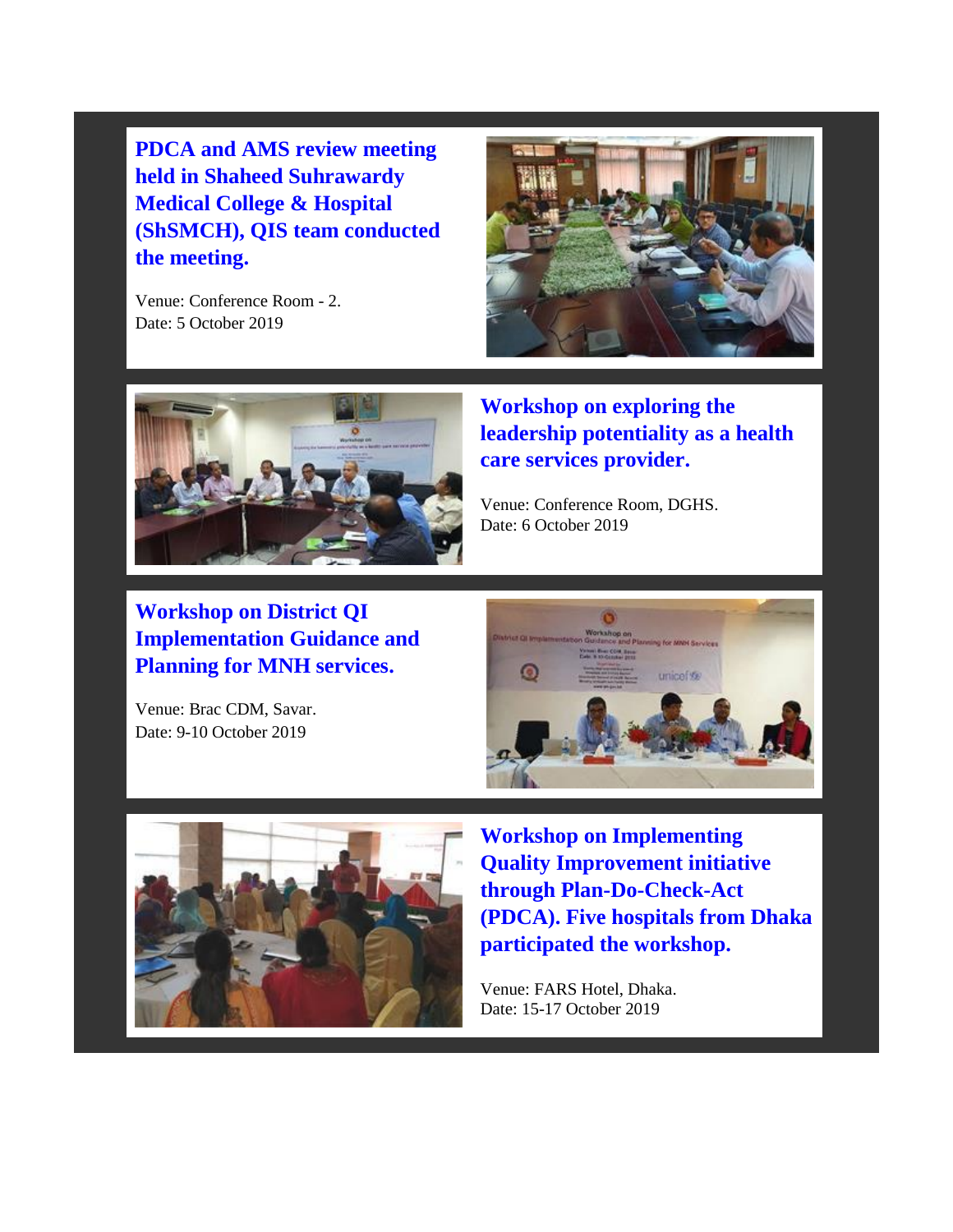## **Workshop on exploring the leadership potentiality as a health care services provider.**

Venue: National Institute for Preventive and Social Medicine (NIPSOM). Date: 16 October 2019





**Sadar Hospital Satkhira organized District Hospital Quality Improvement Committee meeting. Chaired by respectable Civil Surgeon Dr. Shaikh Abu Shahin.**

Venue: Conference Room, Sadar Hospital. Date: 19 October 2019

**Chattogram General Hospital organized District Hospital Quality Improvement Committee meeting.**

Venue: Superintendent's Office Room. Date: 20 October 2019

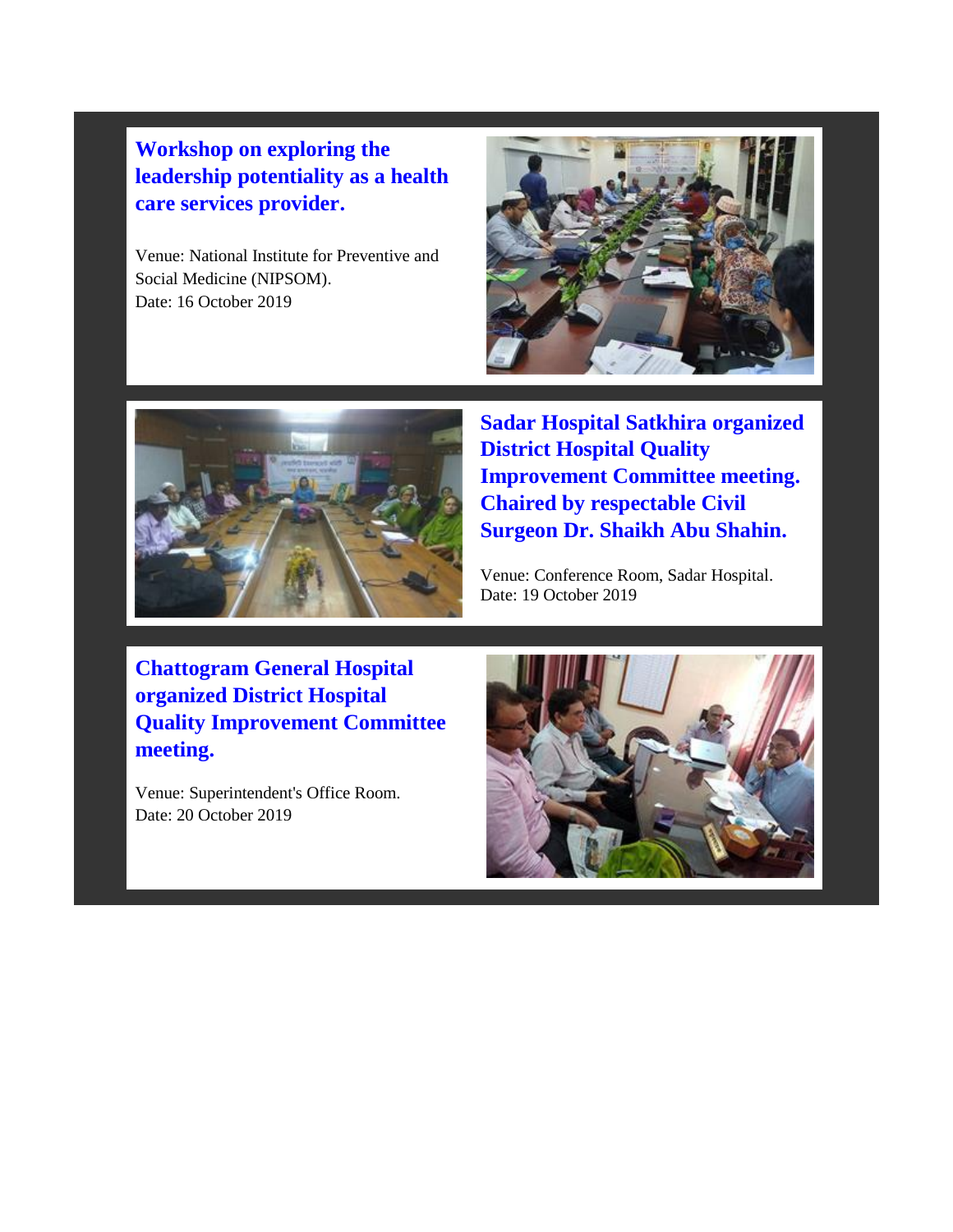

**Workshop on Strengthening the function of Infection Prevention and Control (IPC) and Antimicrobial Stewardship (AMS) committees in tertiary care hospitals in Bangladesh.** 

Venue: ICDDR'B. Date: 20 October 2019

**Bandarban Sadar Hospital organized District Hospital Quality Improvement Committee meeting.**

Venue: Superintendent's Office Room. Date: 21 October 2019





**QIS team visited Mugda Medical College (MuMCH) and checked Infection Register of Surgery, Gynae, Orthopaedics, Eye, ENT & Cabin block. Also, follow up 5S activities.** 

Venue: Mugda Medical College. Date: 21 October 2019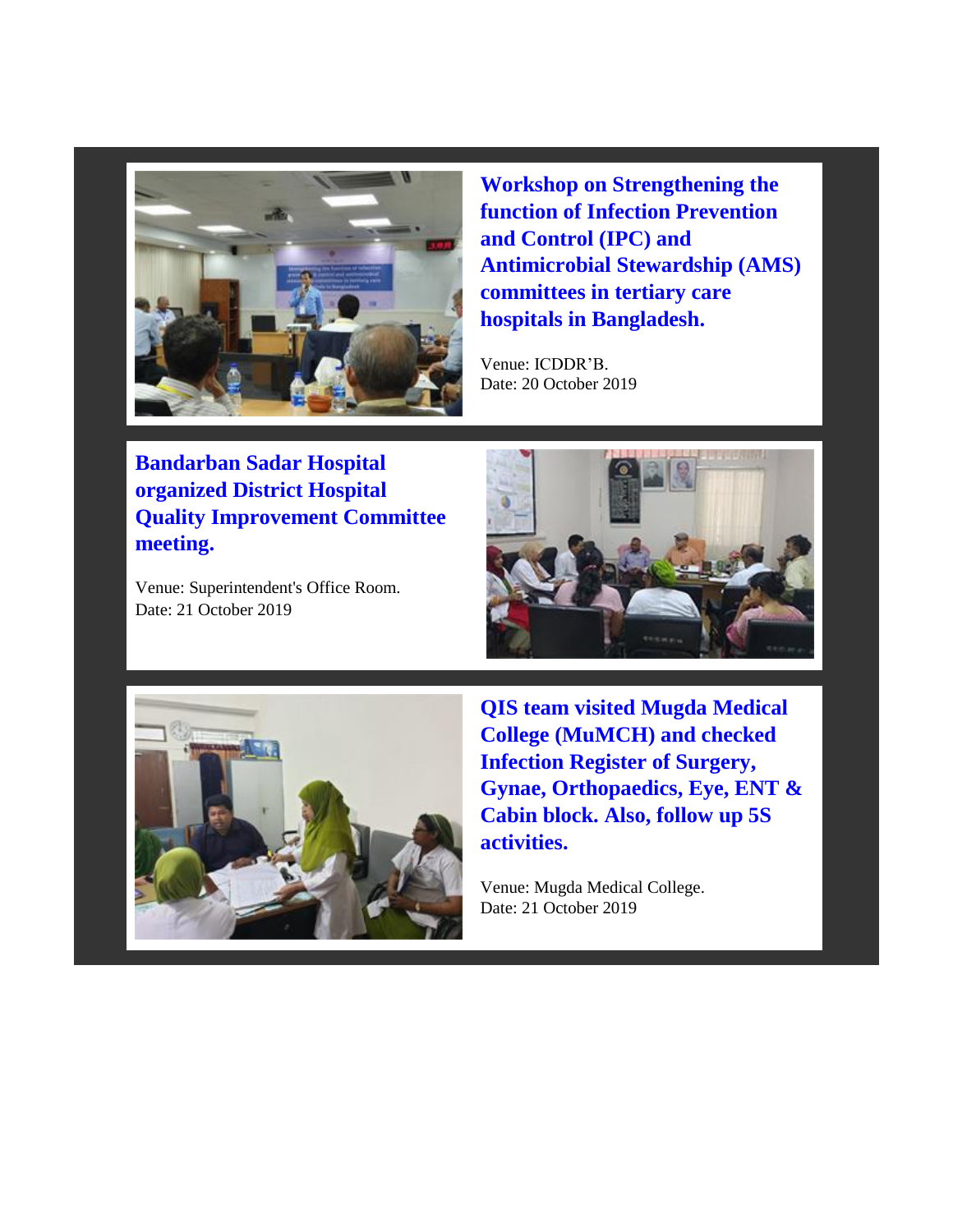**Habiganj Adhunik District Hospital organized District Hospital Quality Improvement Committee meeting.**

Venue: Office Room, Superintendent. Date: 22 October 2019





**Shahid Shamsuddin Ahmed Hospital organized District Hospital Quality Improvement Committee meeting.** 

Venue: Office Room, Superintendent. Date: 23 October 2019

**QIS team visited Rangamati District Hospital and monitor 5S and other QI activities in the hospital.**

Venue: Rangamati District Hospital. Date: 24 October 2019